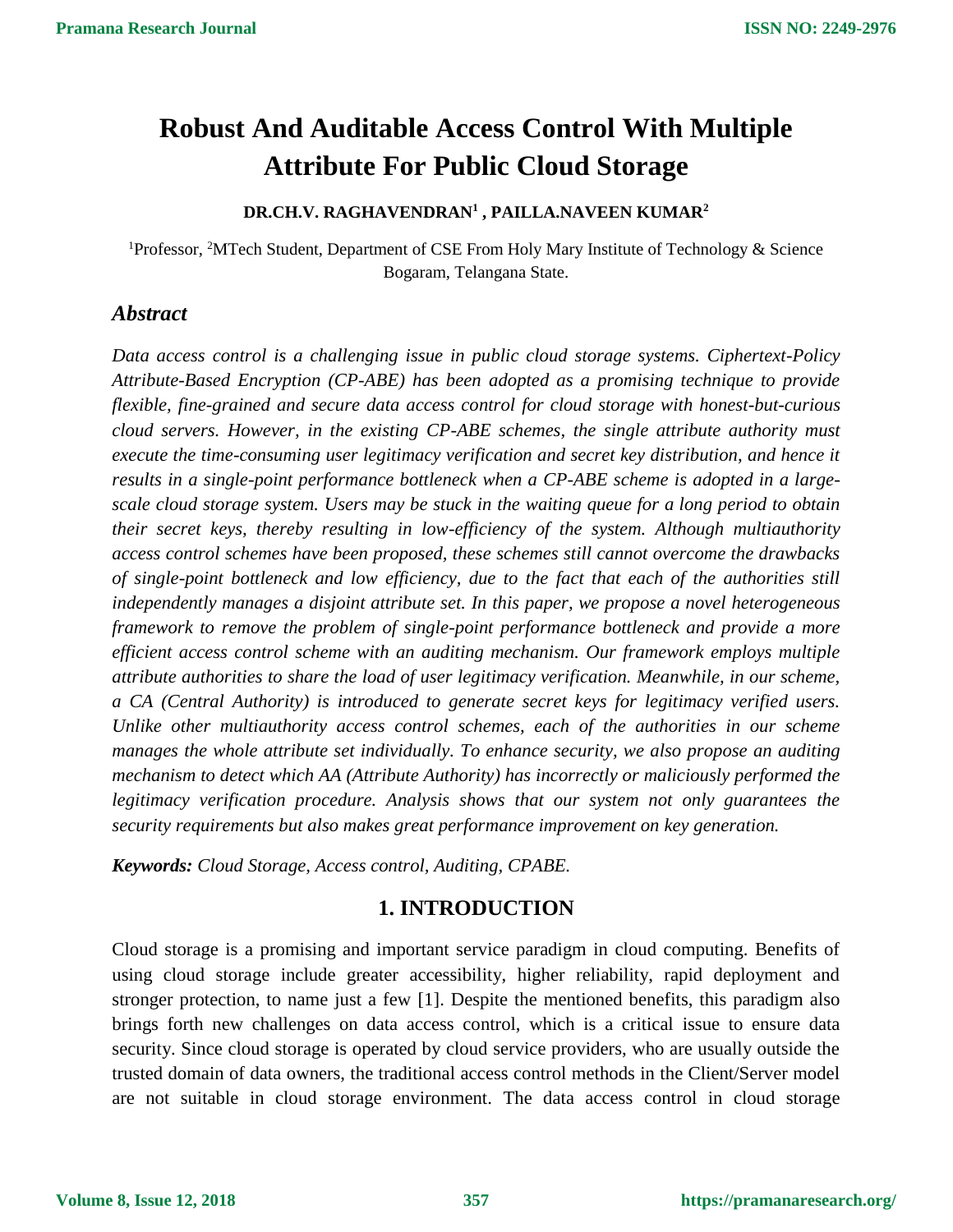environment has thus become a challenging issue. To address the issue of data access control in cloud storage, there have been quite a few schemes proposed, among which Ciphertext-Policy Attribute-Based Encryption (CP-ABE) is regarded as one of the most promising techniques. [2] A salient feature of CP-ABE is that it grants data owners direct control power based on access policies, to provide flexible, finegrained and secure access control for cloud storage systems. In CP-ABE schemes, the access control is achieved by using cryptography, where an owner's data is encrypted with an access structure over attributes, and a user's secret key is labelled with his/her own attributes.

Only if the attributes associated with the user's secret key satisfy the access structure, can the user decrypt the corresponding ciphertext to obtain the plaintext. So far, the CP-ABE based access control schemes for cloud storage have been developed into two complementary categories, namely, single-authority scenario, and multiauthority scenario. Although existing CP-ABE access control schemes have a lot of attractive features, they are neither robust nor efficient in key generation. Since there is only one authority in charge of all attributes in single-authority schemes, offline/crash of this authority makes all secret key requests unavailable during that period. The similar problem exists in multi-authority schemes, since each of multiple authorities manages a disjoint attribute set. In single-authority schemes, the only authority must verify the legitimacy of users' attributes before generating secret keys for them. As the access control system is associated with data security, and the only credential a user possess is his/her secret key associated with his/her attributes, the process of key issuing must be cautious. However, in the real world, the attributes are diverse. For example, to verify whether a user is able to drive may need an authority to give him/her a test to prove that he/she can drive. [3] Thus he/she can get an attribute key associated with driving ability.

To deal with the verification of various attributes, the user may be required to be present to confirm them. Furthermore, the process to verify/assign attributes to users is usually difficult so that it normally employs administrators to manually handle the verification has mentioned, that the authenticity of registered data must be achieved by out-ofband (mostly manual) means [4]. To make a careful decision, the unavoidable participation of human beings makes the verification time consuming, which causes a single-point bottleneck. Especially, for a large system, there are always large numbers of users requesting secret keys. The inefficiency of the authority's service results in single-point performance bottleneck, which will cause system congestion such that users often cannot obtain their secret keys quickly, and have to wait in the system queue. This will significantly reduce the satisfaction of users experience to enjoy realtime services [5]. On the other hand, if there is only one authority that issues secret keys for some particular attributes, and if the verification enforces users' presence, it will bring about the other type of long service delay for users, since the authority maybe too far away from his/her home/workplace. As a result, single-point performance bottleneck problem affects the efficiency of secret key generation service and immensely degrades the utility of the existing schemes to conduct access control in large cloud storage systems.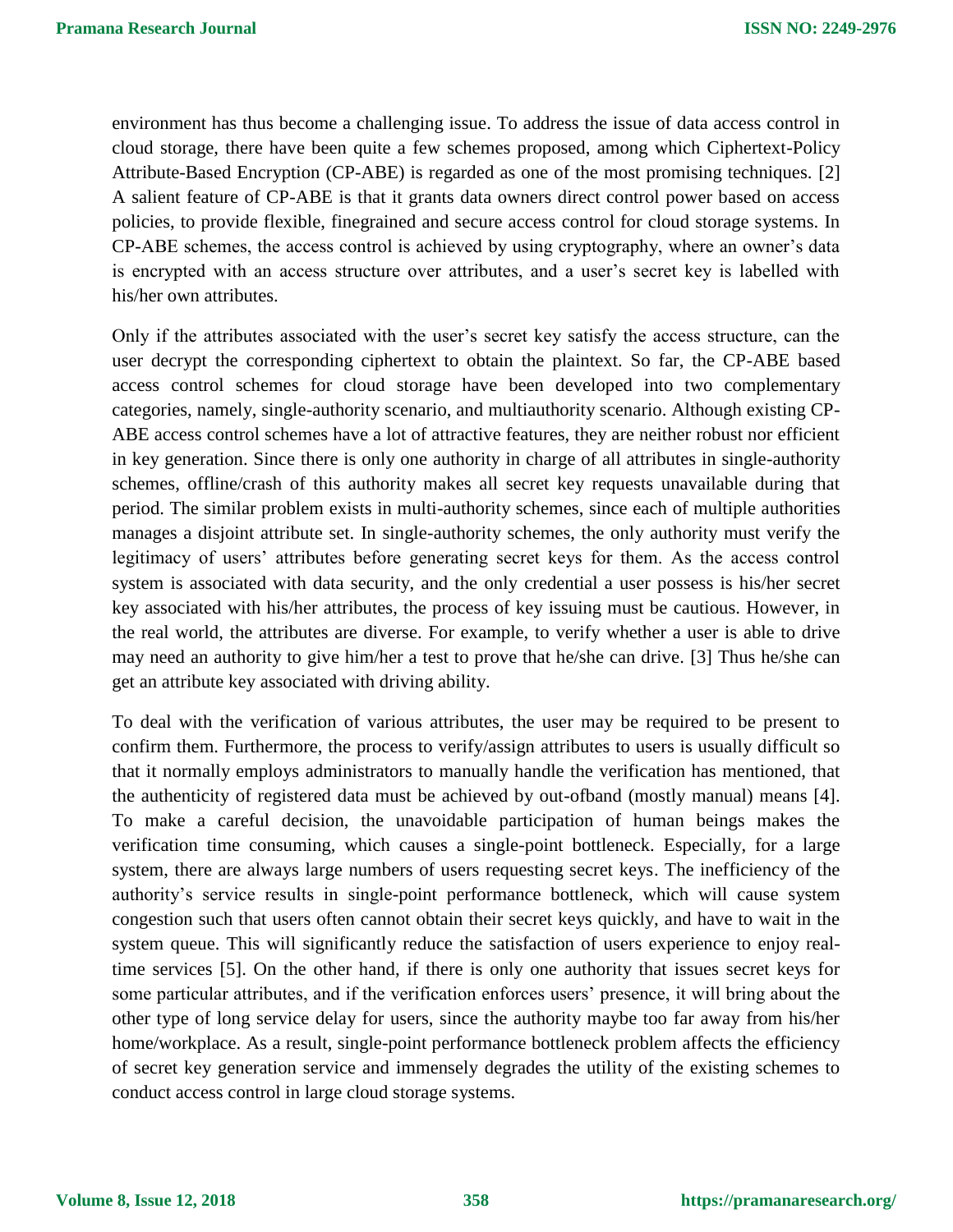Furthermore, in multi-authority schemes, the same problem also exists due to the fact that multiple authorities separately maintain disjoint attribute subsets and issue secret keys associated with users' attributes within their own administration domain. Each authority performs the verification and secret key generation as a whole in the secret key distribution process, just like what the single authority does in singleauthority schemes. Therefore, the single-point performance bottleneck still exists in such multi-authority schemes. A straightforward idea to remove the single-point bottleneck is to allow multiple authorities to jointly manage the universal attribute set, in such a way that each of them is able to distribute secret keys to users independently. By adopting multiple authorities to share the load, the influence of the singlepoint bottleneck can be reduced to a certain extent. However, this solution will bring forth threats on security issues. Since there are multiple functionally identical authorities performing the same procedure, it is hard to find the responsible authority if mistakes have been made or malicious behaviors have been implemented in the process of secret key generation and distribution. For example, an authority may falsely distribute secret keys beyond user's legitimate attribute set. Such weak point on security makes this straightforward idea hard to meet the security requirement of access control for public cloud storage.

Our recent work, TMACS, is a threshold multi-authority CP-ABE access control scheme for public cloud storage, where multiple authorities jointly manage a uniform attribute set. Actually it addresses the single-point bottleneck of performance and security, but introduces some additional overhead. Therefore, in this paper, we present a feasible solution which not only promotes efficiency and robustness, but also guarantees that the new solution is as secure as the original single-authority schemes. The similar problem has been considered and partly tackled in other related areas, such as public key infrastructure (PKI) for e-commerce. To reduce the certificate authority (CA)'s load, one or more registration authorities (RAs) are introduced to perform some of administration tasks on behalf of CA. Each RA is able to verify a user's legitimacy and determine whether the user is entitled to have a valid certificate. After the verification, it validates the credentials and forwards the certificate request to CA. Then, CA will generate a certificate for the user. Since the most heavy work of verification is performed by a selected RA, the load of CA can be largely reduced. However, the security of the scheme with single- CA/multi-RAs partly depends on the trustiness of multiple RAs. In order to achieve traceability, CA should store some information to confirm which RA has been responsible for verifying the legitimacy of a specific user [6].

In this paper, inspired by the heterogeneous architecture with single CA and multiple RAs, we propose a robust and auditable access control scheme (named RAAC) for public cloud storage to promote the performance while keeping the flexibility and fine granularity features of the existing CPABE schemes. In our scheme, we seperate the procedure of user legitimacy verification from the secret key generation, and assign these two sub-procedures to two different kinds of authorities. There are multiple authorities (named attribute authorities, AAs), each of which is in charge of the whole attribute set and can conduct user legitimacy verification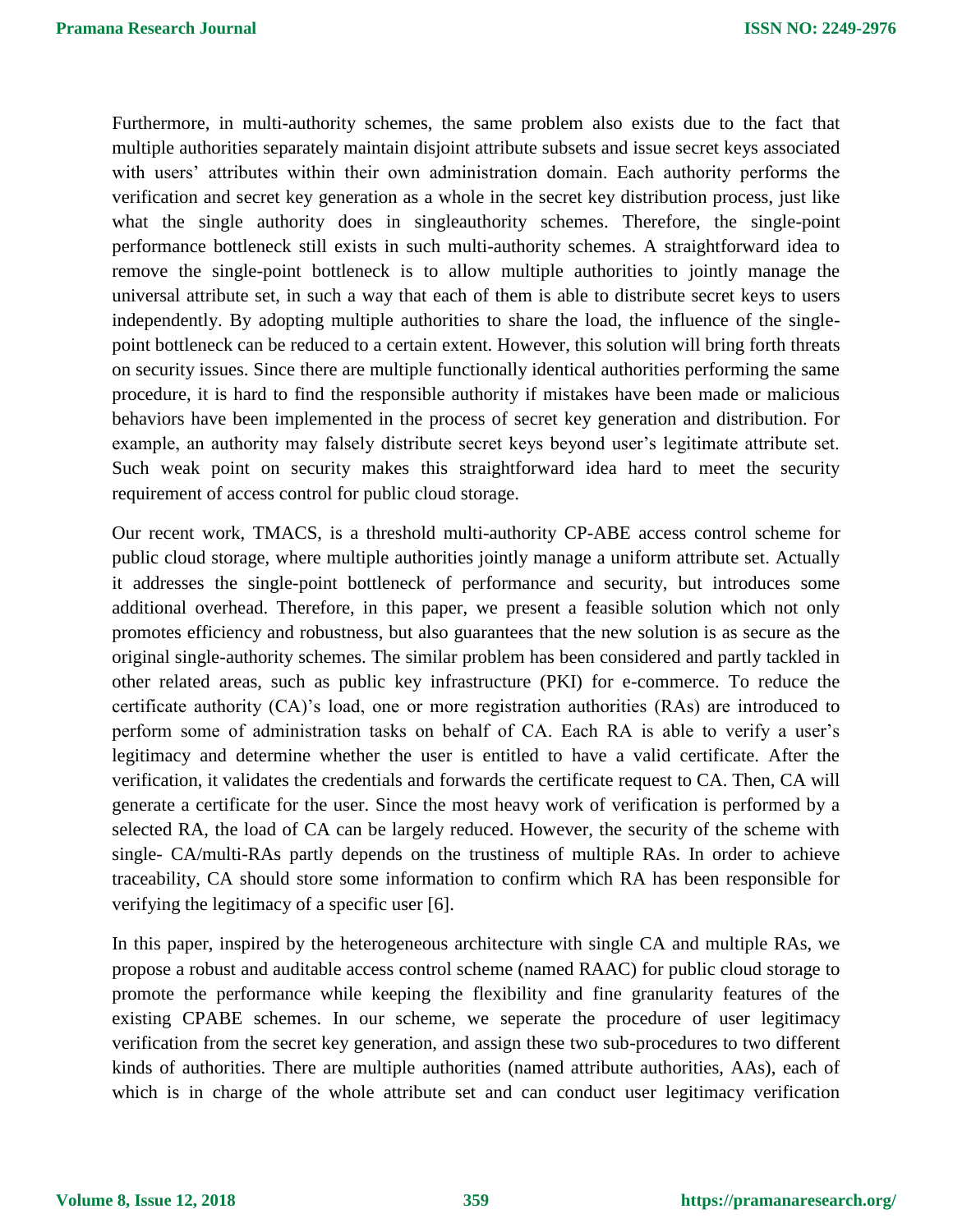independently. Meanwhile, there is only one global trusted authority (referred as Central Authority, CA) in charge of secret key generation and distribution. Before performing a secret key generation and distribution process, one of the AAs is selected to verify the legitimacy of the user's attributes and then it generates an intermediate key to send to CA. CA generates the secret key for the user on the basis of the received intermediate key, with no need of any more verification. In this way, multiple AAs can work in parallel to share the load of the time consuming legitimacy verification and standby for each other so as to remove the single-point bottleneck on performance.

Meanwhile, the selected AA doesn't take the responsibility of generating final secret keys to users. Instead, it generates intermediate keys that associate with users' attributes and implicitly associate with its own identity, and sends them to CA [7]. With the help of intermediate keys, CA is able to not only generate secret keys for legitimacy verified users more efficiently but also trace an AA's mistake or malicious behavior to enhance the security. The main contributions of this work can be summarized as follows.

- To address the single-point performance bottleneck of key distribution existed in the existing schemes, we propose a robust and efficient heterogeneous framework with single CA(Central Authority) and multiple AAs (Attribute Authorities) for public cloud storage. The heavy load of user legitimacy verification is shared by multiple AAs, each of which manages the universal attribute set and is able to independently complete the user legitimacy verification, while CA is only responsible for computational tasks. To the best of our knowledge, this is the first work that proposes the heterogeneous access control framework to address the low efficiency and single-point performance bottleneck for cloud storage [8].
- We reconstruct the CP-ABE scheme to fit our proposed framework and propose a robust and high-efficient access control scheme, meanwhile the scheme still preserves the fine granularity, flexibility and security features of CPABE.
- Our scheme includes an auditing mechanism that helps the system trace an AA's misbehavior on user's legitimacy verification.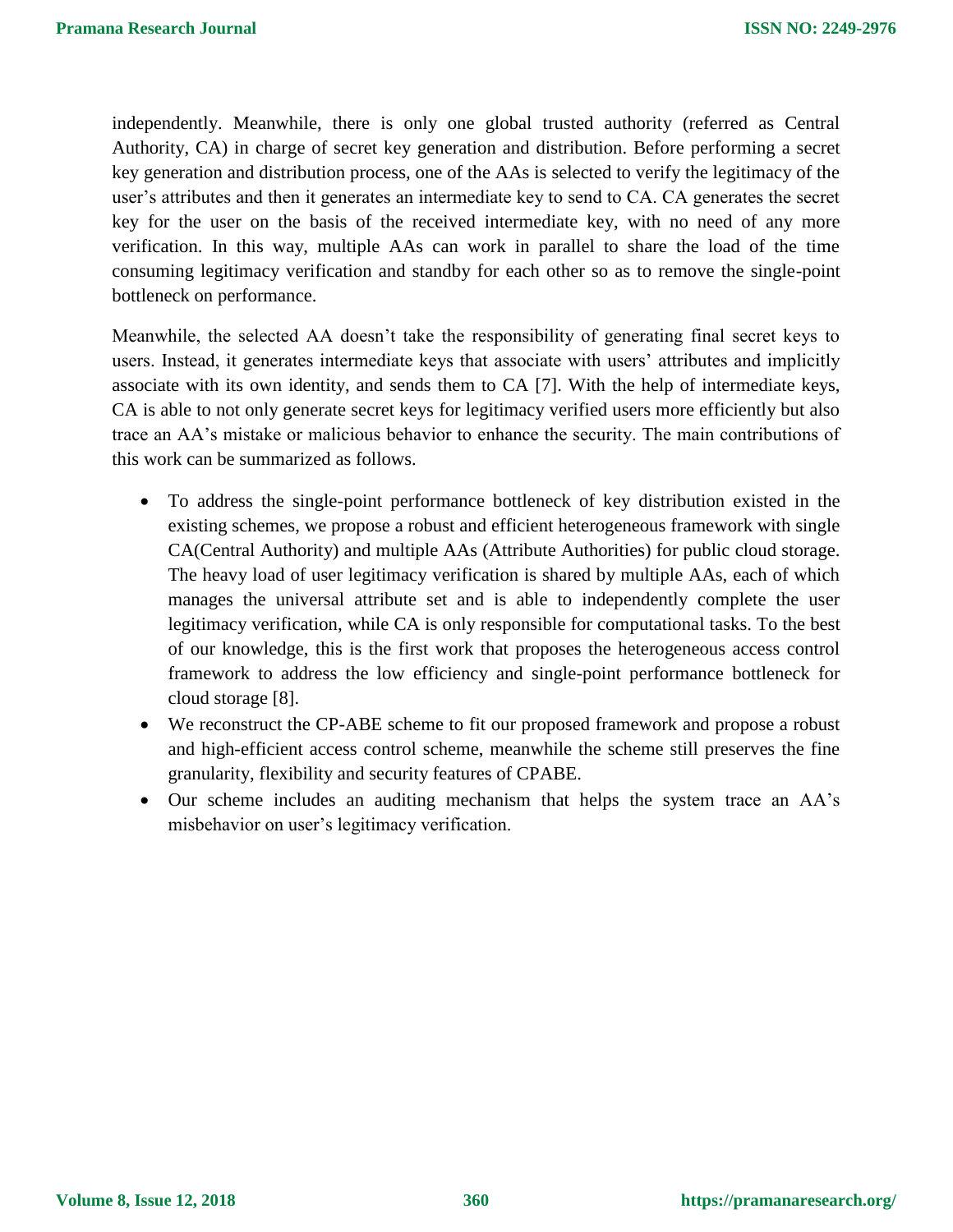

**Fig.1**. System Model.

## **2. SYSTEM MODEL AND SECURITY ASSUMPTIONS**

We give the definitions of the system model, the security assumptions and requirements of our public cloud storage access control.

#### **A. System Model**

The system model of our design is shown in Fig. 1, which involves five entities: a central authority (CA), multiple attribute authorities (AAs), many data owners (Owners), many data consumers (Users), and a cloud service provider with multiple cloud servers(here, we mention it as cloud server.) [9].

- The central authority (CA) is the administrator of the entire system. It is responsible for the system construction by setting up the system parameters and generating public key for each attribute of the universal attribute set. In the system initialization phase, it assigns each user a unique Uid and each attribute authority a unique Aid. For a key request from a user, CA is responsible for generating secret keys for the user on the basis of the received intermediate key associated with the user's legitimate attributes verified by an AA. As an administrator of the entire system, CA has the capacity to trace which AA has incorrectly or maliciously verified a user and has granted illegitimate attribute sets.
- The attribute authorities (AAs) are responsible for performing user legitimacy verification and generating intermediate keys for legitimacy verified users. Unlike most of the existing multi-authority schemes where each AA manages a disjoint attribute set respectively, our proposed scheme involves multiple authorities to share the responsibility of user legitimacy verification and each AA can perform this process for any user independently [10]. When an AA is selected, it will verify the users' legitimate attributes by manual labor or authentication protocols, and generate an intermediate key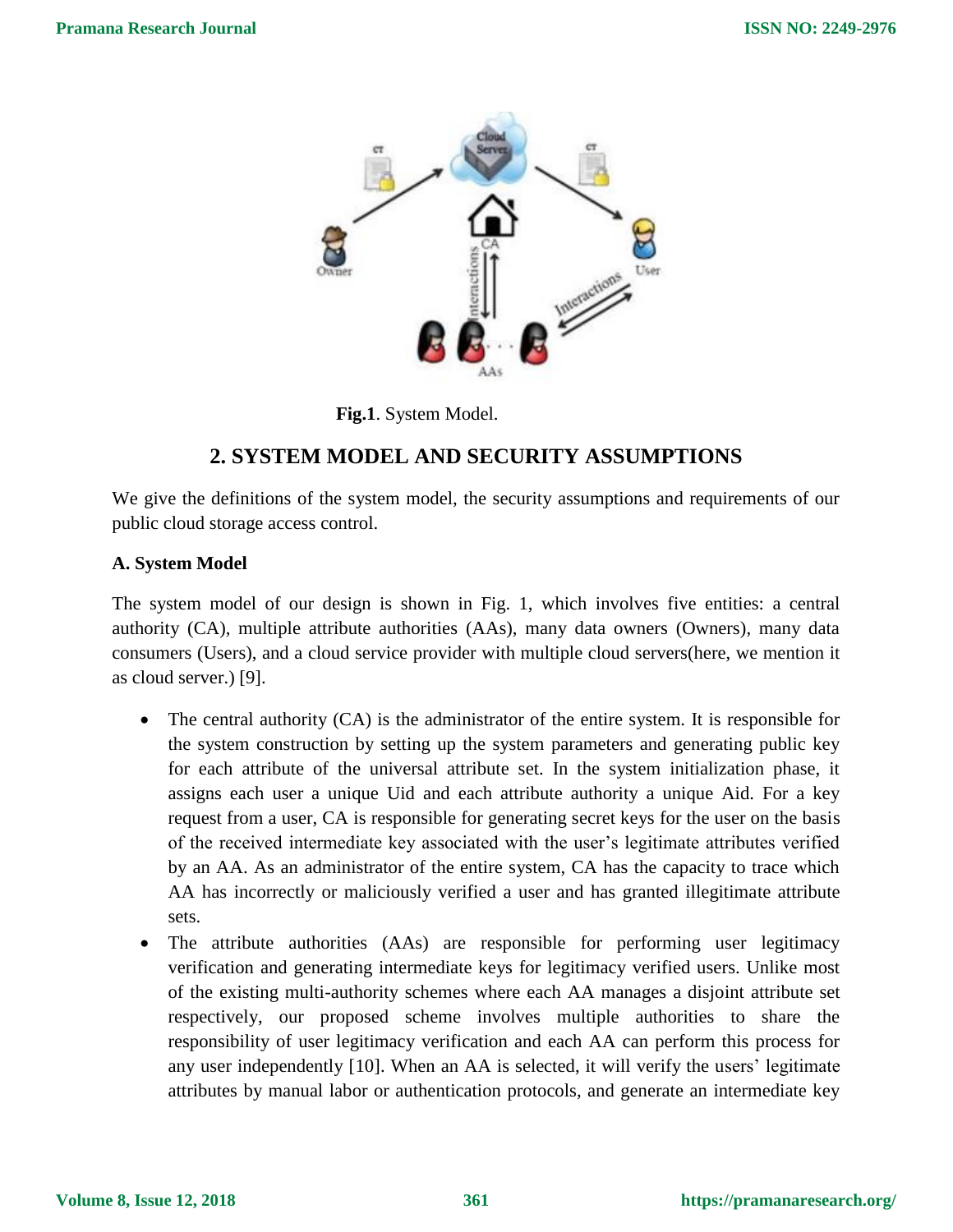associated with the attributes that it has legitimacyverified. Intermediate key is a new concept to assist CA to generate keys.

- The data owner (Owner) defines the access policy about who can get access to each file, and encrypts the file under the defined policy. First of all, each owner encrypts his/her data with a symmetric encryption algorithm. Then, the owner formulates access policy over an attribute set and encrypts the symmetric key under the policy according to public keys obtained from CA. After that, the owner sends the whole encrypted data and the encrypted symmetric key (denoted as ciphertext CT) to the cloud server to be stored in the cloud.
- The data consumer (User) is assigned a global user identity Uid by CA. The user possesses a set of attributes and is equipped with a secret key associated with his/her attribute set. The user can freely get any interested encrypted data from the cloud server. However, the user can decrypt the encrypted data if and only if his/her attribute set satisfies the access policy embedded in the encrypted data.
- The cloud server provides a public platform for owners to store and share their encrypted data. The cloud server doesn't conduct data access control for owners. The encrypted data stored in the cloud server can be downloaded freely by any user.

#### **B. Security Assumptions and Requirements**

In our proposed scheme, the security assumptions of the five roles are given as follows. The cloud server is always online and managed by the cloud provider. Usually, the cloud server and its provider are assumed to be "honest-butcurious", which means that they will correctly execute the tasks assigned to them for profits, but they would try to find out as much secret information as possible based on data owners' inputs and uploaded files. CA is the administrator of the entire system, which is always online and can be assumed to be fully trusted. It will not collude with any entity to acquire data contents. AAs are responsible for conducting legitimacy verification of users and judging whether the users have the claimed attributes. We assume that AA can be compromised and cannot be fully trusted. Furthermore, since the user legitimacy verification is conducted by manual labor, mis-operation caused by carelessness may also happen. Thus, we need an auditing mechanism to trace an AA's misbehavior. Although a user can freely get any encrypted data from the cloud server, he/she cannot decrypt it unless the user has attributes satisfying the access policy embedded inside the data. Therefore, some users may be dishonest and curious, and may collude with each other to gain unauthorized access or try to collude with (or even compromise) any AA to obtain the access permission beyond their privileges. Owners have access control over their uploaded data, which are protected by specific access policies they defined.

To guarantee secure access control in public cloud storage, we claim that an access control scheme needs to meet the following four basic security requirements: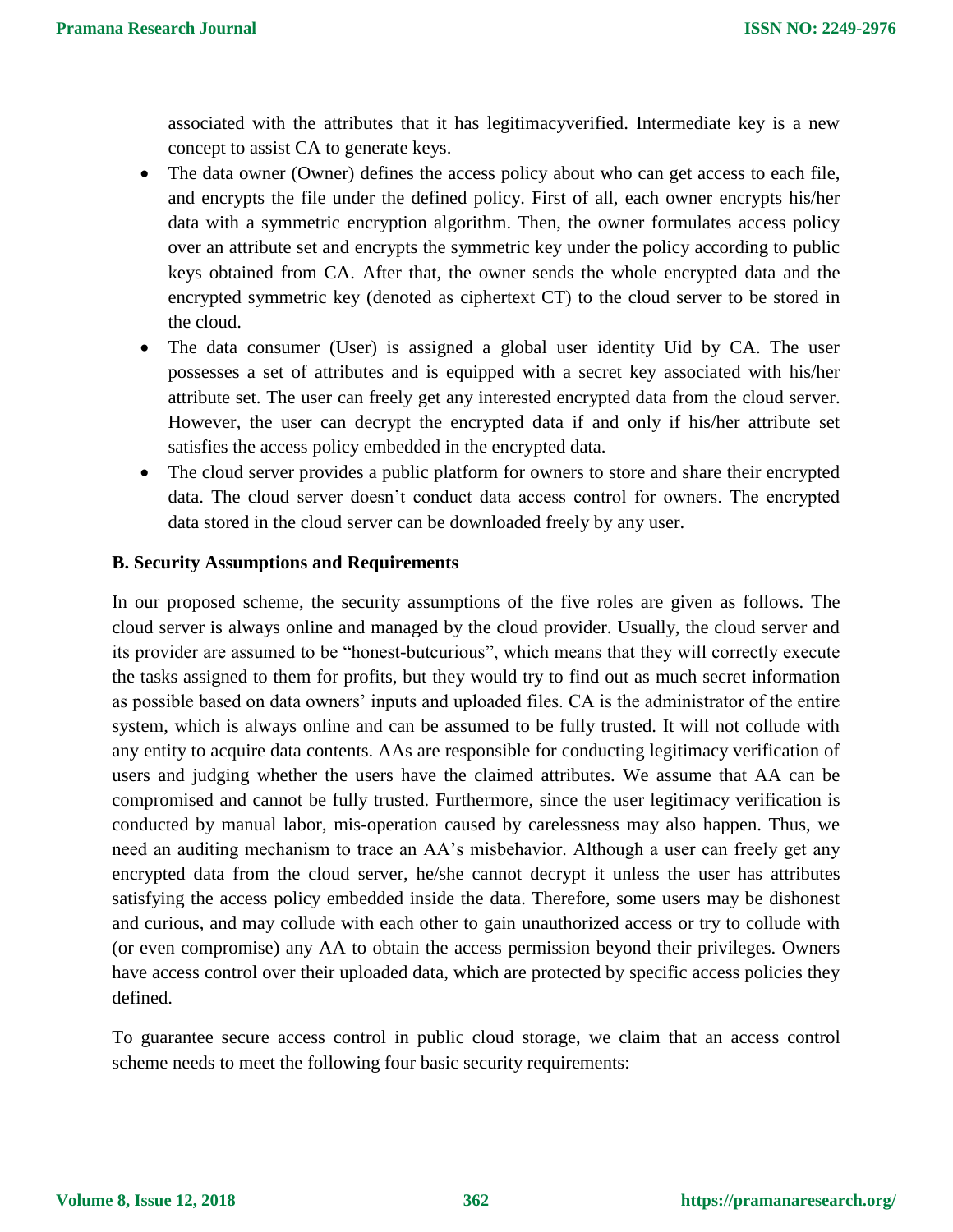- Data confidentiality. Data content must be kept confidential to unauthorized users as well as the curious cloud server.
- Collusion-resistance. Malicious users colluding with each other would not be able to combine their attributes to decrypt a ciphertext which each of them cannot decrypt alone.
- AA accountability. An auditing mechanism must be devised to ensure that an AA's misbehavior can be detected to prevent AAs' abusing their power without being detected.
- No ultra vires for any AA. An AA should not have unauthorized power to directly generate secret keys for users. This security requirement is newly introduced based on our proposed hierarchical framework.

## **3. PROPOSED ACCESS CONTROL**

This section first gives an overview of our proposed scheme, and then describes the scheme in detail. Our scheme consists of five phases, namely System Initialization, Encryption, Key Generation, Decryption, and Auditing & Tracing.

#### **A. Overview of Our Scheme**

To achieve a robust and efficient access control for public cloud storage, we propose a hierarchical framework with single CA and multiple AAs to remove the problem of single-point performance bottleneck and enhance the system efficiency [11]. In our proposed RAAC scheme, the procedure of key generation is divided into two sub-procedures: 1) the procedure of user legitimacy verification; 2) the procedure of secret key generation and distribution. The user legitimacy verification is assigned to multiple AAs, each of which takes responsibility for the universal attribute set and is able to verify all of the user's attributes independently. After the successful verification, this AA will generate an intermediate key and send it to CA. The procedure of secret key generation and distribution is executed by the CA that generates the secret key associated with user's attribute set without any more verification. The secret key is generated using the intermediate key securely transmitted from an AA and the master secret key. In our one-CA/multiple-AAs construction, CA participates in the key generation and distribution for security reasons: To enhance auditability of corrupted AAs, one AA cannot obtain the system's master secret key in case it can optionally generate secret keys without any supervision. Meanwhile, the introduction of CA for key generation and distribution is acceptable, since for a large-scale system, the most time consuming workload of legitimacy verification is offloaded and shared among the multiple AAs, and the computation workload for key generation is very light. The procedure of key generation and distribution would be more efficient than other existing schemes. To trace an AA's misbehavior in the procedure of user legitimacy verification, we first find the suspected data consumer based on abnormal behavior detection, which is similar to the mechanisms used. For a suspected user, our scheme can trace the responsible AA who has falsely verified this user's attributes and illegitimately assigned secret keys to him/her.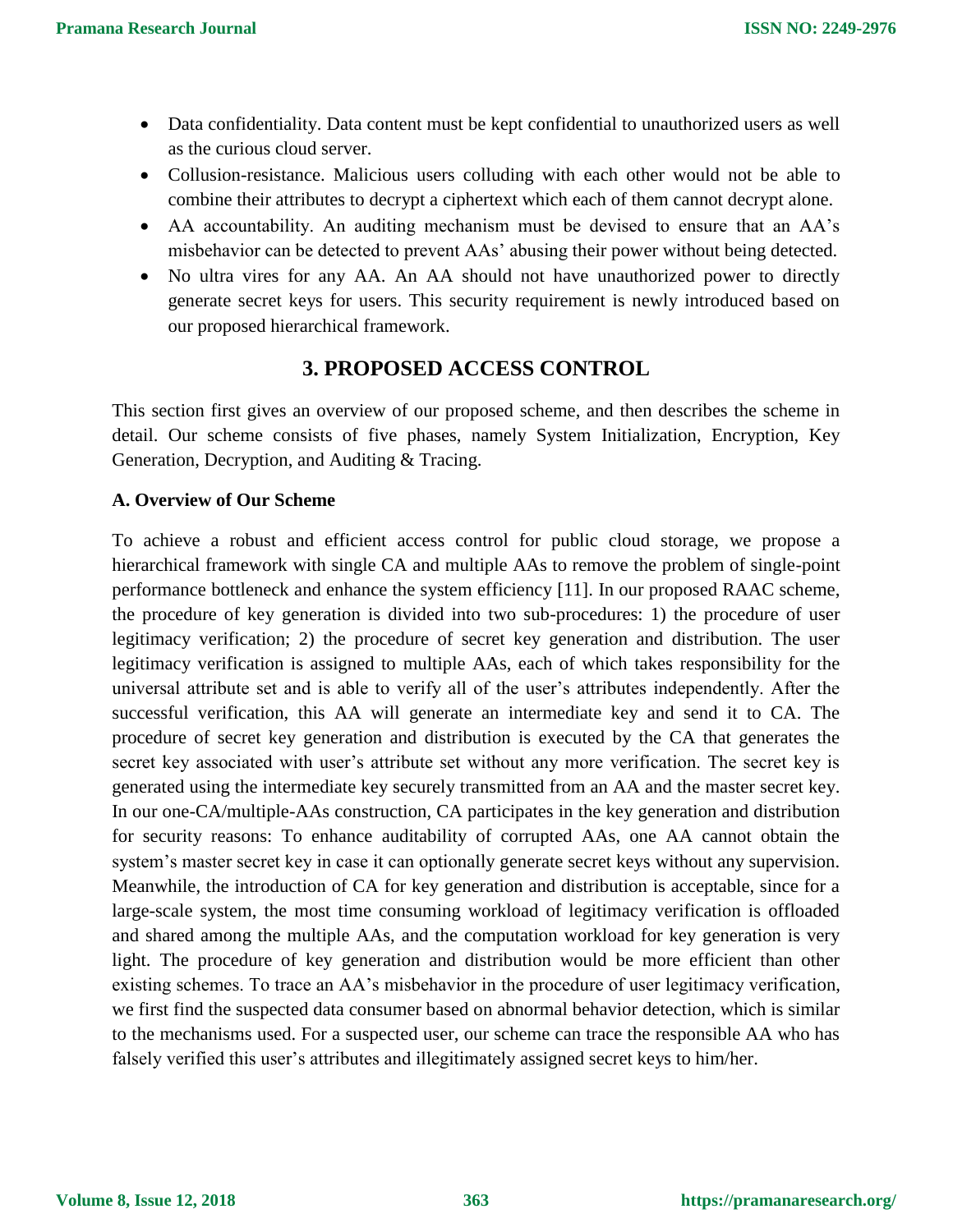## **4. PERFORMANCE ANALYSIS**

As we have mentioned, in reality, the tedious procedure of user legitimacy verification is much more complicated than secret key generation. In our scheme, the load of legitimacy verification is shared among multiple AAs, while a much lighter computational task is assigned to the single CA [12]. Thus, the efficiency of key distribution is improved. More Specifically, multiple AAs are standby for the legitimacy verification in the system. When there is a key request, an idle AA is selected by a scheduling algorithm to perform the verification and other AAs are standby to serve the subsequent user requests. We give the theoretical performance analysis as the following steps. Firstly, we model our system in queueing theory, and then we analyze the state probabilities to obtain the two important factors, the mean failure probability and the average waiting time for users. Finally, to show the significant performance improvement of our proposed RAAC, we compares it with single-AA system. It's important to note that, the comparison between RAAC and multi-authority systems is similar, since each authority independently manages a disjoint attribute subset. When a user requests secret keys with regard to one certain attribute subset, he/she has to go to the only and exclusive authority that issues secret keys with that attribute subset. The queue condition is just the same as the one in singleauthority schemes.

#### **A. Modeling in Queuing Theory**

For simplicity, we assume there is a central coordinator which assigns users' key requests to AAs. The coordinator maintains each AA's state with the boolean value of  $0/1$ , where state 0 indicates that the AA is available to conduct verification, and state 1 indicates the AA is occupied and is not available right now. Each time the coordinator assigns a key request to an AA with the state 0. If all AAs are busy, the new users who are requesting the secret keys will wait in a queue to be served. The coordinator can adopt First Come First Service (FCFS) algorithm to serve the arriving users. It's important to note that some other strategies can also be adopted in our architecture, such as a user arriving at a nearest AA according to his/her knowledge and decision. Thus, each AA may separately maintain a queue of its own. However, this model may not achieve load balance as some AAs may be unoccupied while other AAs are always busy in serving users' requests. Therefore, we introduce a central coordinator and adopt a single arrival queue as our strategy. The queueing model of our system can be treated as a Markov process. The central coordinator is deployed at the entrance of the system to monitor each AA's state (occupied/unoccupied) and assign each arriving users to an unoccupied AA. Furthermore, we model our system as follows. On AAs' side, the queueing model can be described as M/M/C/N/∞, where C is the number of AAs, N is the capacity of our system and N  $= C + K$  (K is the queue length that indicates the maximum number of the queued users.).

Here, the first M describes that arrivals of key requests follow a Poisson process in the system, and the second M means the verification service times are exponentially distributed.  $\infty$  means the source of key requests is infinite. When there are N users in the system, other new arrivals of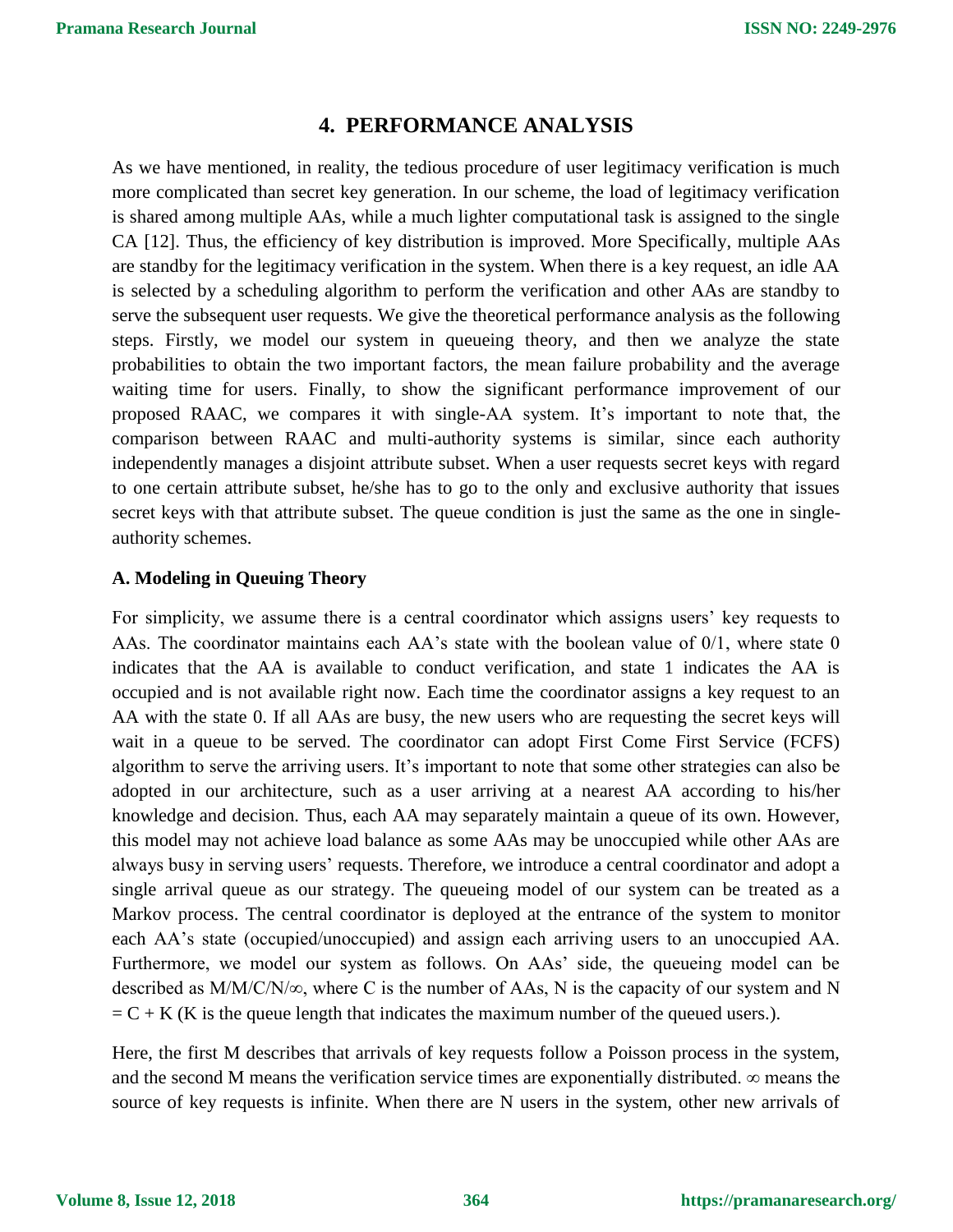users' requests will be rejected. This property can ensure that a user will not wait in the queue for an irrationally long time. On CA's side, the queueing model can be described as M/M/1. The following assumptions are made to describe our system.

- **Assumption 1:** The instant user request arrival event constitutes a stationary Poisson process with the parameter λ.
- **Assumption 2:** For each AA, the service time of different individual users are independent and identically distributed exponential random variables, in which the mean value is 1/μ1.
- **Assumption 3:** For CA, the service time of individual users are independent and identically distributed exponential random variables, in which the mean value is  $1/\mu$ 2.

# **5. CONCLUSION**

We proposed a new framework, named RAAC, to eliminate the single-point performance bottleneck of the existing CP-ABE schemes. By effectively reformulating CPABE cryptographic technique into our novel framework, our proposed scheme provides a fine-grained, robust and efficient access control with one-CA/multi-AAs for public cloud storage. Our scheme employs multiple AAs to share the load of the time-consuming legitimacy verification and standby for serving new arrivals of users' requests. We also proposed an auditing method to trace an attribute authority's potential misbehavior. We conducted detailed security and performance analysis to verify that our scheme is secure and efficient. The security analysis shows that our scheme could effectively resist to individual and colluded malicious users, as well as the honest-but-curious cloud servers. Besides, with the proposed auditing  $\&$  tracing scheme, no AA could deny its misbehaved key distribution. Further performance analysis based on queuing theory showed the superiority of our scheme over the traditional CP-ABE based access control schemes for public cloud storage.

# *Reference*

*[1] P. Mell and T. Grance, "The NIST definition of cloud computing," National Institute of Standards and Technology Gaithersburg, 2011.*

*[2] Z. Fu, K. Ren, J. Shu, X. Sun, and F. Huang, "Enabling personalized search over encrypted outsourced data with efficiency improvement," IEEE Transactions on Parallel & Distributed Systems, vol. 27, no. 9, pp. 2546–2559, 2016.*